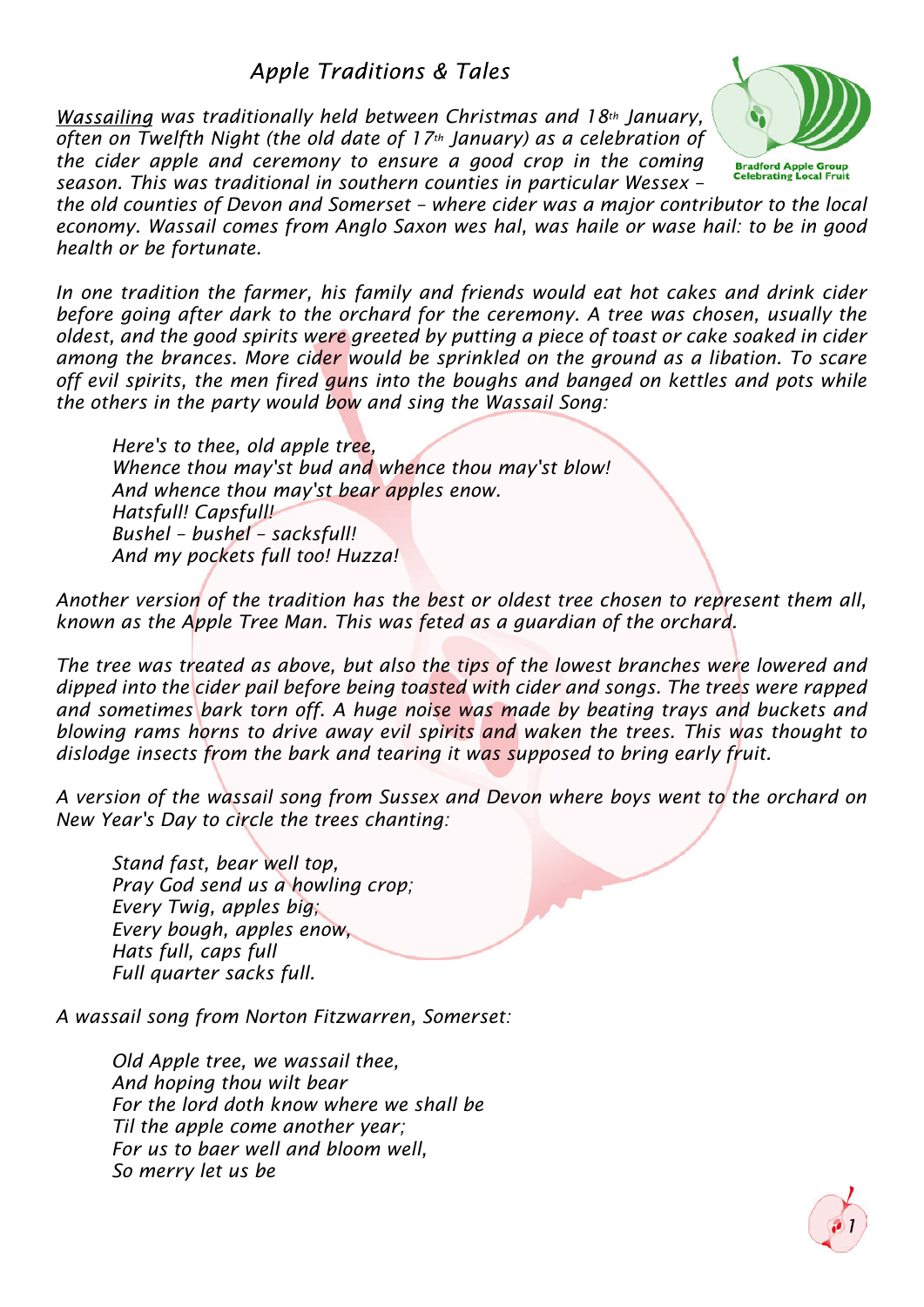*Let every man take off his hats And shout to the Old Apple Tree; Old Apple Tree, we wassail thee, And hoping thou wilt bear Hatfuls, capfuls, Three bushel bagfuls And a little heap under the stair.*



*Similar celebrations took place, varying from place to place, linked by a belief that if trees weren't wassailed then there would be no apples. Sometimes men would show the trees what was expected of them by bowing down to the ground three times and rising up slowly, miming the actions of lifting a heavy sack of apples.*

*Yorkshire Brides used to take grafts of their favourite fruit trees with her to grow in her new orchard when she moved to her husband's home.*

*took place in apple growing areas of Britain including some parts of Wales. Apples were decorated and taken from house to house as a sign of friendship, good health and to bring good luck. They symbolised sweetness, fertility and immortality. They have been used as religious symbols in association with the offerings of the Three Wise Men in Christianity and also believed to be used in Druidic rites.*

*Apples could be transformed into "The Gift" by coating in oats, wheat grain and raisins. Three sticks were pushed into the apple to make a stand and the top was trimmed with scented evergreen sprigs such as box, yew or thyme and hung with hazel nuts. The apples were dusted with flour and highlighted with gold leaf.*

*Apples were presented at Ripon Collegiate Church on Christmas Day. Choir boys brought red apples decorated with a sprig of rosemary to give to members of the congregation in return for money.*

**The Unfruitful Tree by Friedrich Adolph Krummacher.** 

*A farmer had a brother in town who was a gardener, and who possessed a magnificent orchard full of the finest fruit trees, so that his skill and his beautiful trees were famous everywhere.*

*One day the farmer went into town to visit his brother, and was astonished at the row of trees that grew slender and smooth as wax tapers. "Look, my brother," said the gardener, "I will give you an apple tree, the best from my garden, and you, and your children, and your children's children shall enjoy it."*

*Then the gardener called his workmen and ordered them to take up the tree and carry it to his brother's farm. They did so, and the next morning the farmer began to wonder where he should plant it. "If I plant it on the hill," said he to himself, "the wind might catch it and shake down the delicious fruit before it is ripe; if I plant it close to the road, passers-by will see it and rob me of its luscious apples; but if I plant it too near the door of my house, my servants or the children may pick the fruit."*

*So after he had thought the matter over, he planted the tree behind his barn, saying to*

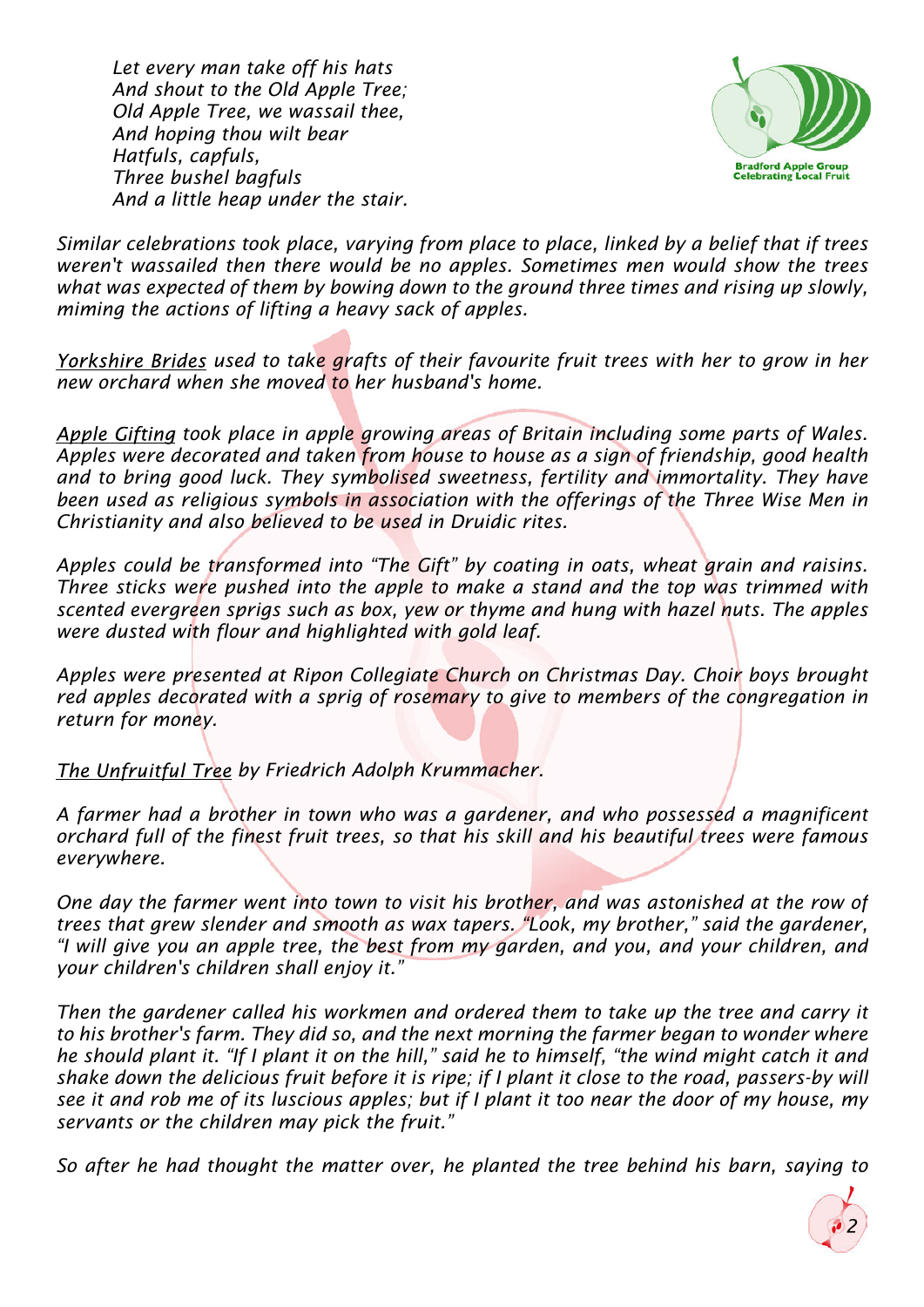*himself: "Prying thieves will not think to look for it here."*

*But behold, the tree bore neither fruit nor blossoms the first year nor the second; then the farmer sent for his brother the gardener, and reproached him angrily, saying: "You have deceived me, and given me a barren tree instead of a fruitful one. For, behold, this is the third year and still it brings forth nothing but leaves!"*



*The gardener, when he saw where the tree was planted, laughed and said: "You have planted the tree where it is exposed to cold winds, and has neither sun nor warmth. How, then, could you expect flowers and fruit? You have planted the tree with a greedy and suspicious heart; how, then, could you expect to reap a rich and generous harvest?"*

The Little Red House with No Doors and No Windows and a Star Inside (Anon). A story to *tell your children. Have a red apple and knife handy for the end of the story.*

*There was once upon a time a little boy who was tired of all his toys and, tired of all his play. "What shall I do?" he asked his mother. And his mother, who always knew beautiful things for little boys to do, said, "You shall go on a journey and find a little red house with no doors and no windows and a star inside."*

*This really made the little boy wonder. Usually his mother had good ideas, but he thought that this one was very strange. "Which way shall I go?" he asked his mother. "I don't know where to find a little red house with no doors and no window."*

*"Go down the lane past the farmer's house and over the hill," said his mother, "and then hurry back as soon as you can and tell me all about your journey."*

*So the little boy put on his cap and his jacket and started out. He had not gone very far down the lane when he came to a merry little girl dancing in the sunshine. Her cheeks were like pink petals and she was singing like a robin. "Do you know where I shall find a little red house with no doors and no windows and a star inside?" asked the little boy. The girl laughed, "Ask my father, the farmer," she said, "perhaps he knows."*

*So the little boy went on until he came to the great brown barn where the farmer kept barrels of fat potatoes and baskets of yellow squashes and golden pumpkins. The farmer himself stood in the doorway looking out over the green pastures and yellow grain fields. "Do you know where I shall find a little red house with no doors and no windows and a star inside?" asked the little boy of the farmer. The farmer laughed too. "I have lived a great many years and I never saw one," he chuckled, "but ask Granny who lives at the foot of the hill. She knows how to make molasses, taffy and popcorn balls, and red mittens! Perhaps she can direct you."*

*So the little boy went on further still, until he came to the Granny, sitting in her pretty garden of herbs and marigolds. She was wrinkled as a walnut and as smiling as the sunshine. "Please, dear Granny," said the little boy, "where shall I find a little red house with no doors and no windows and a star inside?" Granny was knitting a red mitten, and when she heard the little boy's question, she laughed so cheerily that the wool ball rolled off her lap and down the little pebbly path. "I should like to find that little house myself," she chuckled, "I should be warm when the frosty night comes and the starlight would be*